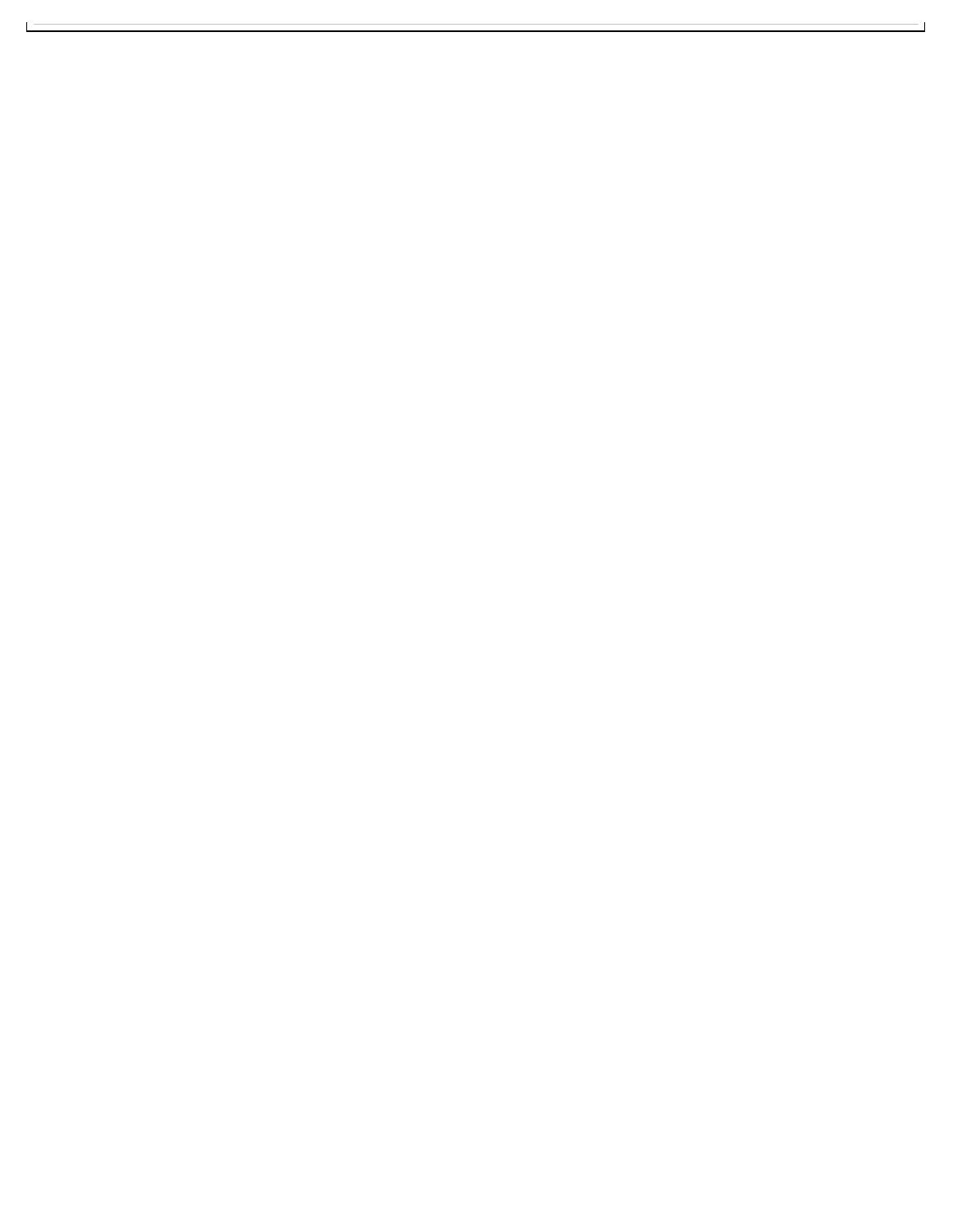

# **Contract**

# **Contract No:** GEMC-511687762548973

**Generated Date:** 19-Mar-2022

|                                                                                                                                                                                                                      | <b>Specification</b>                                                                                                                         | Sub-Spec                                                                                                                                                        |                                                                         |                                      |            |                                                                                                             |                                                                                                 | Value       |                                                                                      |
|----------------------------------------------------------------------------------------------------------------------------------------------------------------------------------------------------------------------|----------------------------------------------------------------------------------------------------------------------------------------------|-----------------------------------------------------------------------------------------------------------------------------------------------------------------|-------------------------------------------------------------------------|--------------------------------------|------------|-------------------------------------------------------------------------------------------------------------|-------------------------------------------------------------------------------------------------|-------------|--------------------------------------------------------------------------------------|
|                                                                                                                                                                                                                      |                                                                                                                                              | Product Specification for Canon Multifunction Machines Mfm, On Site OEM Warranty 1 Year                                                                         |                                                                         |                                      |            |                                                                                                             |                                                                                                 |             |                                                                                      |
|                                                                                                                                                                                                                      |                                                                                                                                              |                                                                                                                                                                 |                                                                         |                                      |            |                                                                                                             |                                                                                                 |             |                                                                                      |
| 1                                                                                                                                                                                                                    |                                                                                                                                              | Contact: 0581-2971809-<br>GSTIN: 09AAALI0362D1DR<br>Address: Central Avian Research Institute,<br>Izatnagar, Bareilly,<br>BAREILLY, UTTAR PRADESH-243122, India | Canon Multifunction Machines Mfm, On Site<br>OEM Warranty 1 Year        |                                      |            | 1                                                                                                           | 19-Mar-2022                                                                                     | 17-Jun-2022 |                                                                                      |
|                                                                                                                                                                                                                      |                                                                                                                                              | Designation: UDC<br>Email ID: buycon120.icari.up@gembuyer.in                                                                                                    |                                                                         |                                      |            |                                                                                                             |                                                                                                 |             |                                                                                      |
|                                                                                                                                                                                                                      | S.No<br>Consignee                                                                                                                            |                                                                                                                                                                 | Item                                                                    |                                      | Lot<br>No. | Quantity                                                                                                    | <b>Delivery</b><br><b>Start After</b>                                                           |             | <b>Delivery To Be</b><br><b>Completed By</b>                                         |
|                                                                                                                                                                                                                      | <b>Consignee Detail</b>                                                                                                                      |                                                                                                                                                                 |                                                                         |                                      |            |                                                                                                             |                                                                                                 |             |                                                                                      |
|                                                                                                                                                                                                                      |                                                                                                                                              |                                                                                                                                                                 |                                                                         |                                      |            |                                                                                                             |                                                                                                 |             |                                                                                      |
|                                                                                                                                                                                                                      | Total Order Value (in INR)                                                                                                                   |                                                                                                                                                                 |                                                                         |                                      |            |                                                                                                             |                                                                                                 |             | 17,857.267                                                                           |
| Catalogue Status : OEM verified catalogue<br>1<br>Selling As : OEM verified Reseller<br>Category Name & Quadrant : Multifunction Machines MFM (Q2)<br>Canon G4010 - Standard Warranty<br>HSN not specified by seller |                                                                                                                                              |                                                                                                                                                                 | 1                                                                       | pieces                               | 17,857.267 | ΝA                                                                                                          |                                                                                                 | 17,857.267  |                                                                                      |
|                                                                                                                                                                                                                      | Year<br><b>Brand: Canon</b>                                                                                                                  | Product Name : Canon Multifunction Machines Mfm, On Site OEM Warranty 1<br><b>Brand Type: Registered Brand</b>                                                  |                                                                         |                                      |            |                                                                                                             |                                                                                                 |             |                                                                                      |
| #                                                                                                                                                                                                                    |                                                                                                                                              | <b>Item Description</b>                                                                                                                                         |                                                                         | <b>Ordered</b><br>Quantity           | Unit       | <b>Unit Price</b><br>(INR)                                                                                  | <b>Tax Bifurcation</b><br>(INR)                                                                 |             | <b>Price</b><br>(Inclusive<br>of all<br><b>Duties and</b><br><b>Taxes in</b><br>INR) |
|                                                                                                                                                                                                                      | <b>Product Details</b>                                                                                                                       |                                                                                                                                                                 |                                                                         |                                      |            |                                                                                                             |                                                                                                 |             |                                                                                      |
|                                                                                                                                                                                                                      |                                                                                                                                              | *GST / Tax invoice to be raised in the name of - Consignee                                                                                                      |                                                                         |                                      |            |                                                                                                             |                                                                                                 |             |                                                                                      |
|                                                                                                                                                                                                                      | MSE Gender:<br>GSTIN:                                                                                                                        |                                                                                                                                                                 | Male<br>09AKJPG7834R1ZA, 09AKJPG7834R1ZA                                |                                      |            |                                                                                                             |                                                                                                 |             |                                                                                      |
|                                                                                                                                                                                                                      | <b>MSE Social Category:</b>                                                                                                                  | <b>MSME Registration number:</b>                                                                                                                                | UDYAM-UP-56-0004589<br>General                                          |                                      |            |                                                                                                             |                                                                                                 |             |                                                                                      |
|                                                                                                                                                                                                                      | Address:<br>MSME verified:                                                                                                                   |                                                                                                                                                                 | MEERUT, UTTAR PRADESH-250001, -<br>Yes                                  |                                      |            |                                                                                                             |                                                                                                 |             |                                                                                      |
|                                                                                                                                                                                                                      | Email ID:                                                                                                                                    |                                                                                                                                                                 | sandeep commercial meerut@yahoo.com<br>SHOP NO.4, SATYAM PLAZA, 1, 963, |                                      |            |                                                                                                             |                                                                                                 |             |                                                                                      |
|                                                                                                                                                                                                                      | GeM Seller ID:<br>Company Name:<br>Contact No.:                                                                                              |                                                                                                                                                                 | DF95180000565519<br>SANDEEP COMMERCIAL COLLEGE<br>09719401648           |                                      |            |                                                                                                             |                                                                                                 |             |                                                                                      |
|                                                                                                                                                                                                                      | <b>Seller Details</b>                                                                                                                        |                                                                                                                                                                 |                                                                         |                                      |            |                                                                                                             |                                                                                                 |             |                                                                                      |
|                                                                                                                                                                                                                      |                                                                                                                                              |                                                                                                                                                                 |                                                                         |                                      |            |                                                                                                             |                                                                                                 |             |                                                                                      |
|                                                                                                                                                                                                                      |                                                                                                                                              |                                                                                                                                                                 |                                                                         | GSTIN:<br>Address:                   |            | N                                                                                                           | Central Avian Research Institute, Izatnagar, Bareilly,<br>BAREILLY, UTTAR PRADESH-243122, India |             |                                                                                      |
|                                                                                                                                                                                                                      |                                                                                                                                              | Designation of Administrative Approval:<br>Designation of Financial Approval:                                                                                   | The Director, CARI<br>The Director, CARI                                | Designation:<br>Email ID:            |            | kailash.chand@icar.gov.in                                                                                   | Assistant Finance and Accounts Officer                                                          |             |                                                                                      |
|                                                                                                                                                                                                                      | IFD Concurrence:                                                                                                                             | <b>Financial Approval Detail</b>                                                                                                                                | No                                                                      | Payment Mode:                        |            | <b>Paying Authority Details</b><br>Offline                                                                  |                                                                                                 |             |                                                                                      |
|                                                                                                                                                                                                                      |                                                                                                                                              |                                                                                                                                                                 |                                                                         | Address:                             |            |                                                                                                             | BAREILLY, UTTAR PRADESH-243122, India                                                           |             |                                                                                      |
|                                                                                                                                                                                                                      | Organisation Name: Indian Council of Agricultural Research (ICAR)<br>Office Zone:<br>Icar-central Avian Research Institute, Izatnagar        |                                                                                                                                                                 |                                                                         | GSTIN:                               |            | buycon120.icari.up@gembuyer.in<br>09AAALI0362D1DR<br>Central Avian Research Institute, Izatnagar, Bareilly, |                                                                                                 |             |                                                                                      |
|                                                                                                                                                                                                                      | Type:<br>Ministry:<br>Ministry of Agriculture and Farmers Welfare<br>Department:<br>Department of Agricultural Research and Education (DARE) |                                                                                                                                                                 |                                                                         | Contact No.:<br>Email ID:            |            | 0581-2971809-                                                                                               |                                                                                                 |             |                                                                                      |
|                                                                                                                                                                                                                      |                                                                                                                                              | <b>Organisation Details</b><br>Central Government                                                                                                               |                                                                         | <b>Buyer Details</b><br>Designation: |            | <b>UDC</b>                                                                                                  |                                                                                                 |             |                                                                                      |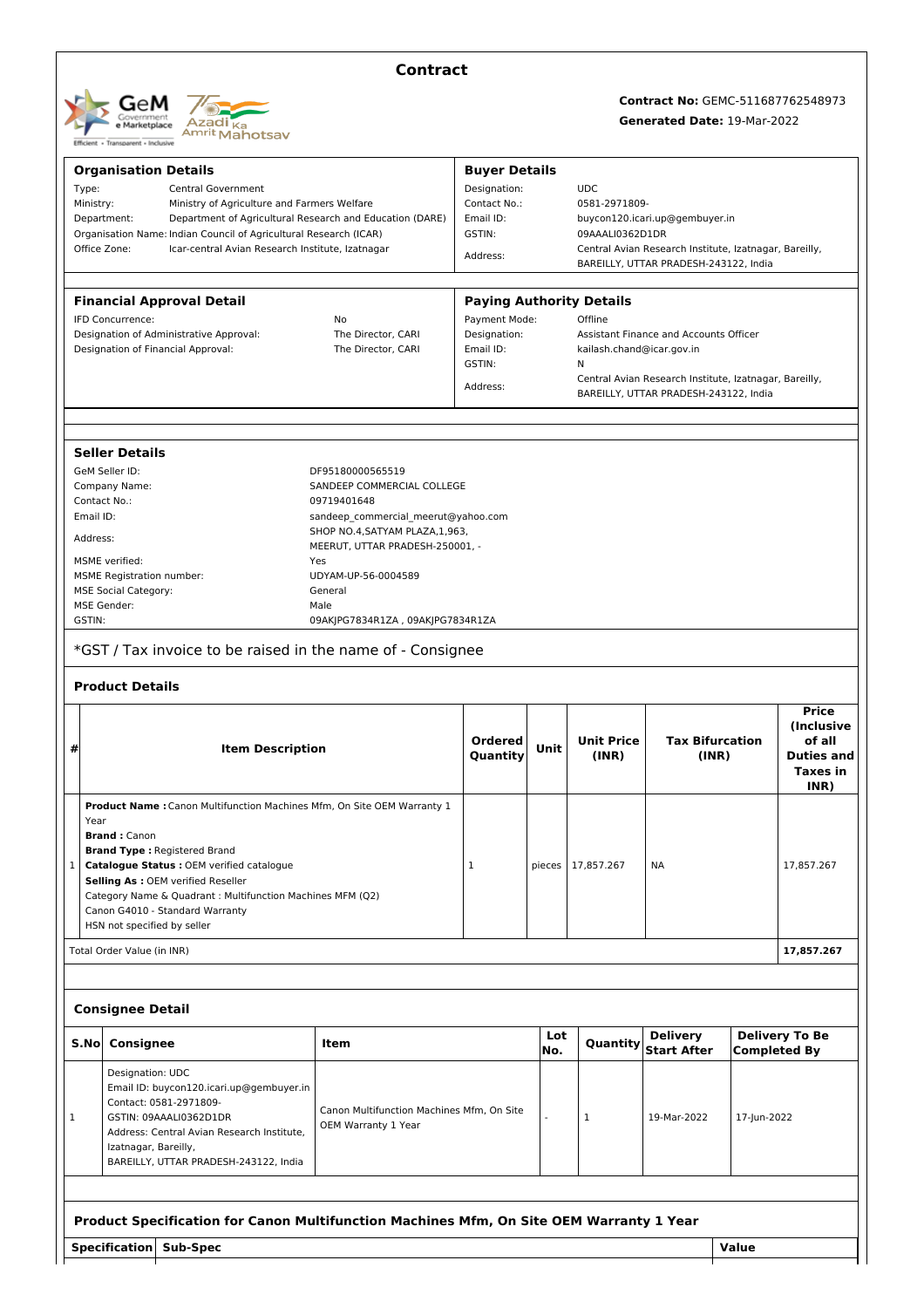|               | Print Technology                                                                                                                      | Inkjet                               |
|---------------|---------------------------------------------------------------------------------------------------------------------------------------|--------------------------------------|
|               | Type of Machine                                                                                                                       | <b>Multifunction Machine</b>         |
|               | Type of Printing                                                                                                                      | Colour                               |
|               | Cartridge Technology                                                                                                                  | Ink                                  |
|               | Developer Unit                                                                                                                        | No                                   |
|               | Platen/Flatbed Size                                                                                                                   | A4                                   |
|               | Paper Size (Original/Image)                                                                                                           | A4/A4                                |
| RAM size (MB) |                                                                                                                                       | 128                                  |
|               | Hard Disk Capacity(GB)                                                                                                                | 0                                    |
|               | Minimum Speed per Minute as per ISO/IEC 24734 in A4 Size-Mono                                                                         | 8.8                                  |
|               | Minimum Speed per Minute as per ISO/IEC 24734 in A4 Size-Colour                                                                       | 5                                    |
|               | Minimum Speed per Minute as per ISO/IEC 24734 in A3 Size-Mono                                                                         | $\mathsf 0$                          |
|               | Minimum Speed per Minute as per ISO/IEC 24734 in A3 Size-Colour                                                                       | 0                                    |
|               | Scanning Feature Availability                                                                                                         | Yes                                  |
|               | Duplexing Feature Availability                                                                                                        | No                                   |
|               | Faxing Feature Availability                                                                                                           | Yes                                  |
|               | Speed of Fax, If Fax Feature is available                                                                                             | 33.6 kbps                            |
|               | Networking Feature Availability                                                                                                       | No                                   |
|               | If yes, Type of Network Interface                                                                                                     | <b>NA</b>                            |
|               | Wi-Fi Availability                                                                                                                    | Yes                                  |
|               | If yes, Wi-Fi Type                                                                                                                    | Wi fi 802.11 b/g/n & Wi Fi<br>Direct |
|               | Original Document Feeder Type                                                                                                         | ADF                                  |
|               | Feeder Capacity (Number)                                                                                                              | 20                                   |
|               | Number of Main Paper Tray                                                                                                             | $\mathbf{1}$                         |
|               | Each Main Paper Tray Capacity (Number)                                                                                                | 100                                  |
| Ungrouped     | <b>Bypass Facility</b>                                                                                                                | No                                   |
|               | If Yes, Bypass Tray Capacity                                                                                                          | $\pmb{0}$                            |
|               | Yield of the cartridge/Ink Tank/Ink Pack supplied with Machine as per ISO/IEC: 19798/2007(E) for Cyan colour<br>(Number of prints)    | 7000                                 |
|               | Yield of the cartridge/Ink Tank/Ink Pack supplied with Machine as per ISO/IEC: 19798/2007(E) for Yellow colour<br>(Number of prints)  | 7000                                 |
|               | Yield of the cartridge/Ink Tank/Ink Pack supplied with Machine as per ISO/IEC: 19798/2007(E) for Magenta colour<br>(Number of prints) | 7000                                 |
|               | Yield of the cartridge/Ink Tank/Ink Pack supplied with Machine as per ISO/IEC: 19752/2004(E) for Black (Number of<br>prints)          | 6000                                 |
|               | Life of Drum in terms of number of Prints in case of Separate Drum and Toner cartridge technology - Cyan (Number<br>of Prints)        | $\pmb{0}$                            |
|               | Life of Drum in terms of number of Prints in case of Separate Drum and Toner cartridge technology - Yellow (Number<br>of Prints)      | $\mathbf 0$                          |
|               | Life of Drum in terms of number of Prints in case of Separate Drum and Toner cartridge technology - Magenta<br>(Number of Prints)     | 0                                    |
|               | Life of Drum in terms of number of Prints in case of Separate Drum and Toner cartridge technology - Black (Number<br>of Prints)       | 0                                    |
|               | Duty Cycle (No of Prints/month)                                                                                                       | 3000                                 |
|               | Minimum Operating Temperature (Degree C)                                                                                              | 5                                    |
|               | Maximum Operating Temperature (Degree C)                                                                                              | 35                                   |
|               | Minimum Operating Humidity (%RH)                                                                                                      | 10                                   |
|               | Maximum Operating Humidity (%RH)                                                                                                      | 90                                   |
|               | BIS Registration under CRS of Meity                                                                                                   | Yes                                  |
|               | <b>BIS Registration Number</b>                                                                                                        | R041000256                           |
|               | <b>Other Certifications Available</b>                                                                                                 | RoHS                                 |
|               |                                                                                                                                       |                                      |